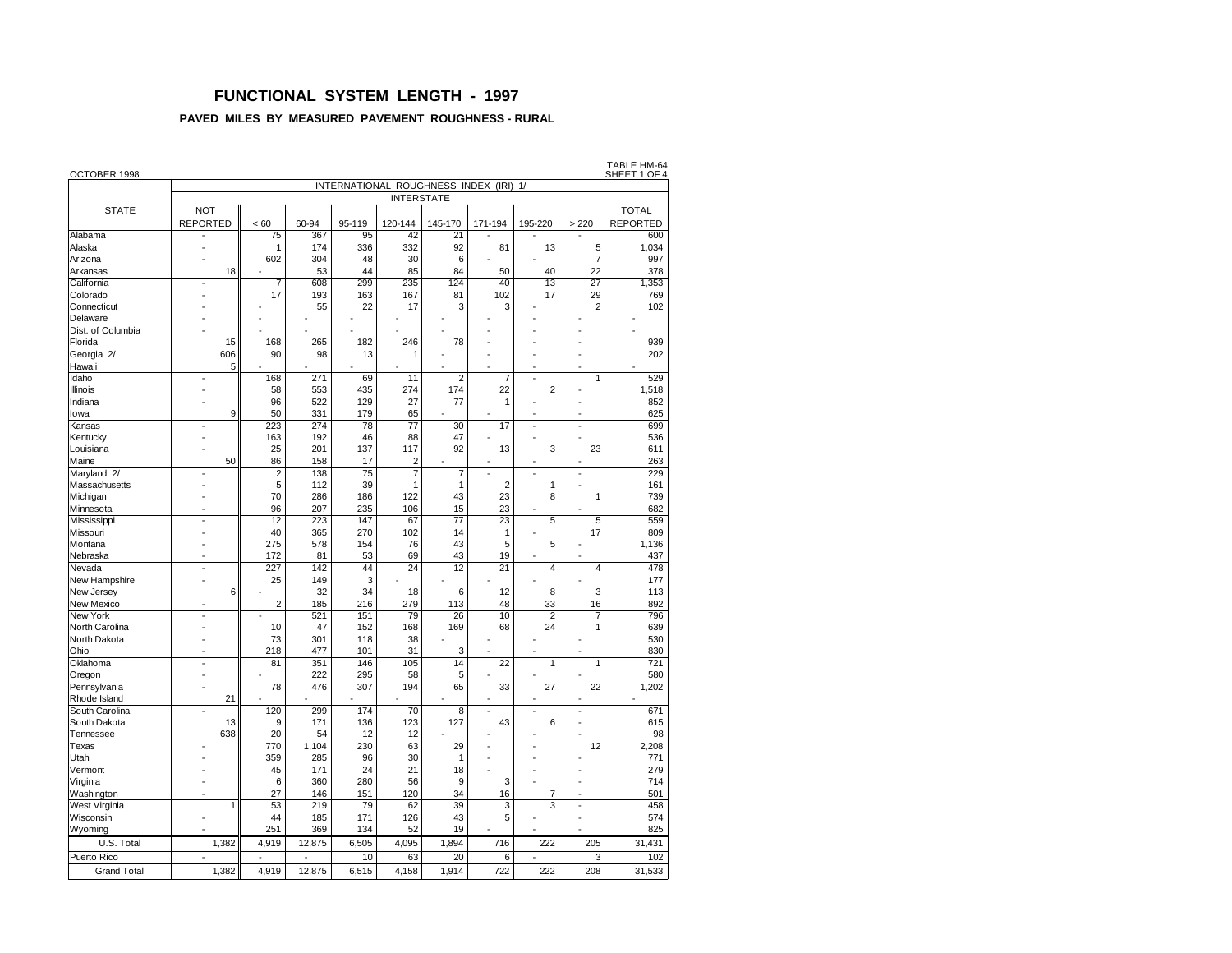### **FUNCTIONAL SYSTEM LENGTH - 1997 PAVED MILES BY MEASURED PAVEMENT ROUGHNESS - RURAL**

| INTERNATIONAL ROUGHNESS INDEX (IRI) 1/<br>OTHER PRINCIPAL ARTERIAL<br><b>MINOR ARTERIAL</b><br><b>STATE</b><br><b>NOT</b><br><b>TOTAL</b><br><b>NOT</b><br><b>REPORTED</b><br>< 60<br>60-94<br>95-119<br>171-194<br>195-220<br>>220<br><b>REPORTED</b><br><b>REPORTED</b><br>< 60<br>60-94<br>95-119<br>145-170<br>171-194<br>195-220<br>> 220<br>120-144<br>145-170<br>120-144<br>Alabama<br>91<br>1,122<br>638<br>163<br>43<br>2,072<br>228<br>1.433<br>1,256<br>625<br>123<br>37<br>36<br>22<br>356<br>Alaska<br>454<br>72<br>87<br>134<br>$\overline{2}$<br>214<br>129<br>43<br>19<br>37<br>413<br>293<br>166<br>51<br>48<br>133<br>337<br>326<br>75<br>Arizona<br>207<br>1,186<br>304<br>41<br>42<br>239<br>117<br>Arkansas<br>146<br>630<br>650<br>397<br>32<br>12<br>2.086<br>70<br>716<br>827<br>491<br>489<br>320<br>31<br>18<br>9<br>California<br>32<br>1,044<br>1,134<br>896<br>437<br>91<br>48<br>3,685<br>362<br>1,252<br>1,789<br>1,524<br>1,151<br>336<br>234<br>257<br>26<br>307<br>436<br>484<br>303<br>174<br>152<br>316<br>2,198<br>354<br>615<br>511<br>403<br>518<br>701<br>Colorado<br>579<br>51<br>101<br>61<br>33<br>10<br>263<br>201<br>186<br>63<br>19<br>20<br>Connecticut<br>$\overline{2}$<br>۶<br>53<br>5<br>88<br>91<br>23<br>$\overline{2}$<br>3<br>218<br>17<br>17<br>3<br>Delaware<br>$5\overline{5}$<br>6<br>$\boldsymbol{\Delta}$<br>Dist. of Columbia<br>199<br>1,090<br>953<br>896<br>72<br>48<br>3,623<br>85<br>857<br>475<br>654<br>197<br>38<br>32<br>Florida<br>99<br>284<br>81<br>217<br>20<br>562<br>2,658<br>110<br>135<br>3,906<br>1,106<br>24<br> Georgia 2/<br>119<br>324<br>41<br>Hawai<br>5<br>q<br>$\mathbf{1}$<br>237<br>57<br>20<br>1,678<br>388<br>481<br>100<br>33<br>12<br>Idaho<br>225<br>641<br>486<br>155<br>125<br>$\mathbf{A}$<br>я.<br>Illinois<br>34<br>673<br>758<br>485<br>308<br>206<br>80<br>81<br>2,625<br>303<br>1,232<br>935<br>958<br>597<br>302<br>292<br>213<br>43<br>632<br>399<br>370<br>167<br>42<br>36<br>13<br>1,702<br>102<br>900<br>633<br>121<br>295<br>105<br>74<br>Indiana<br>139<br>202<br>994<br>636<br>512<br>528<br>247<br>107<br>53<br>3,279<br>317<br>805<br>593<br>879<br>466<br>275<br>263<br>115<br>241<br>llowa<br>116<br>552<br>1,534<br>612<br>224<br>102<br>21<br>11<br>44<br>1,374<br>431<br>54<br>44<br>3,059<br>189<br>1,976<br>189<br>6<br>Kansas<br>-3<br>235<br>1,290<br>300<br>150<br>61<br>2,043<br>53<br>693<br>532<br>254<br>66<br>$\overline{7}$<br>Kentucky<br>43<br>334<br>150<br>169<br>176<br>122<br>1,200<br>55<br>507<br>225<br>174<br>287<br>76<br>177<br>92<br>114<br>115<br>Louisiana<br>1 <sup>1</sup><br>34<br>111<br>390<br>150<br>57<br>21<br>$\overline{7}$<br>753<br>70<br>450<br>183<br>174<br>31<br>21<br>Maine<br>11<br>55<br>54<br>30<br>6<br>34<br>110<br>23<br>11<br>8<br>549<br>431<br>276<br>42<br>31<br>5<br>319<br>38<br>153<br>5 <sub>5</sub><br>Maryland 2/<br>6<br>ε<br>101<br>24<br>78<br>57<br>126<br>15<br>14<br>$17\,$<br>25<br>108<br>33<br>289<br>164<br>201<br>Massachusetts<br>$\alpha$<br><b>q</b><br>582<br>390<br>21<br>1,893<br>532<br>387<br>101<br>37<br>12<br>248<br>1,218<br>164<br>110<br>10<br>2,743<br>397<br>564<br>115<br>Michigan<br>٠.<br>569<br>760<br>448<br>235<br>81<br>53<br>423<br>1,321<br>499<br>177<br>81<br>1,326<br>101<br>3,573<br>2,866<br>933<br>91<br>Minnesota<br>170<br>36<br>15<br>487<br>445<br>1,831<br>1,194<br>1,279<br>962<br>386<br>31<br>44<br>19<br>660<br>16<br>$\overline{2}$<br>Mississipp<br>$\overline{\phantom{a}}$<br>54<br>1,076<br>70<br>37<br>38<br>1,347<br>412<br>321<br>23<br>Missouri<br>850<br>651<br>281<br>24<br>3,043<br>1,169<br>87<br>11<br>247<br>53<br>2,621<br>10<br>1,303<br>563<br>272<br>158<br>20<br>235<br>1,503<br>656<br>395<br>120<br>53<br>12<br> Montana<br>724<br>131<br>59<br>51<br>559<br>171<br>913<br>379<br>322<br>146<br>2,725<br>1,022<br>1,475<br>320<br>419<br>94<br>139<br>Nebraska<br>164<br>571<br>184<br>356<br>23<br>94<br>170<br>71<br>90<br>1,390<br>190<br>202<br>Nevada<br>$\overline{2}$<br>$\boldsymbol{\Delta}$<br>$\overline{\phantom{a}}$<br>40<br>18<br>237<br>26<br>New Hampshire<br>260<br>119<br>12<br>456<br>166<br>49<br>f.<br>99<br>77<br>57<br>69<br>New Jersey<br>88<br>43<br>88<br>40<br>36<br>61<br>444<br>81<br>79<br>115<br>20<br>18<br>49<br>122<br>49<br>693<br>421<br>73<br>83<br>27<br>493<br>440<br>99<br>275<br>43<br>268<br>46<br>1,749<br>314<br>219<br>New Mexico<br>3<br>30<br>16<br>$\overline{2}$<br>389<br>183<br>147<br>111<br>62<br>93<br>125<br>133<br>258<br>996<br>1,983<br>2,002<br>929<br>419<br>219<br>New York<br>20<br>62<br>20<br>287<br>647<br>105<br>108<br>North Carolina<br>404<br>480<br>600<br>419<br>169<br>64<br>2,199<br>66<br>643<br>765<br>354<br>799<br>970<br>31<br>North Dakota<br>348<br>1,381<br>265<br>85<br>43<br>2,930<br>166<br>1,138<br>206<br>$\overline{7}$<br>$\mathcal{P}$<br>222<br>61<br>30<br>Ohio<br>1,522<br>282<br>121<br>2,229<br>317<br>1,873<br>467<br>101<br>29<br>14<br>2<br>-9<br>37<br>92<br>25<br>Oklahoma<br>1,038<br>619<br>339<br>198<br>18<br>2,366<br>1,081<br>566<br>54<br>19<br>611<br>389<br>23<br>6<br>29<br>227<br>28<br>497<br>1,328<br>714<br>2,832<br>18<br>403<br>648<br>664<br>290<br>178<br>Oregon<br>6<br>68<br>265<br>123<br>48<br>799<br>668<br>451<br>61<br>2,483<br>Pennsylvania<br>5,107<br>67<br>76<br>Rhode Island<br>South Carolina<br>26<br>799<br>300<br>169<br>119<br>22<br>13<br>1,453<br>15<br>56<br>1,372<br>1,085<br>756<br>205<br>153<br>16<br>5<br>75<br>291<br>465<br>539<br>425<br>136<br>54<br>105<br>2,250<br>176<br>48<br>900<br>262<br>South Dakota<br>9<br>517<br>886<br>615<br>309<br>71<br>1,592<br>16<br>109<br>40<br>28<br>210<br>65<br>56<br>1,399<br>754<br>468<br>505<br>159<br>Tennessee<br>9<br>1,857<br>1,558<br>31<br>6,777<br>2,779<br>415<br>113<br>11<br>13<br>1,809<br>3,768<br>2,739<br>805<br>241<br>98<br>Texas<br>Utah<br>257<br>612<br>96<br>20<br>13<br>1,009<br>266<br>857<br>357<br>39<br>$\overline{2}$<br>8<br>$\overline{\phantom{a}}$<br>8<br>$\overline{1}$<br>72<br>59<br>67<br>59<br>25<br>13<br>142<br>124<br>86<br>95<br>29<br>Vermont<br>10<br>11<br>316<br>114<br>103<br>42<br>27<br>605<br>20<br>25<br>Virginia<br>6<br>530<br>237<br>112<br>25<br>1,560<br>634<br>1,088<br>1,187<br>442<br>59<br>6<br>230<br>555<br>447<br>93<br>37<br>128<br>Washington<br>716<br>2,080<br>22<br>28<br>100<br>374<br>354<br>546<br>367<br>62<br><b>West Virginia</b><br>104<br>77<br>435<br>236<br>127<br>55<br>949<br>63<br>415<br>569<br>306<br>133<br>24<br>34<br>5<br>19<br>237<br>1,044<br>797<br>599<br>319<br>204<br>96<br>61<br>3,357<br>312<br>1,422<br>1,094<br>762<br>593<br>450<br>365<br>Wisconsin<br>482<br>956<br>125<br>25<br>16<br>1,608<br>273<br>989<br>269<br>71<br>58<br>Wyoming<br>24<br>6<br>5<br>7,906<br>1,472<br>8,898<br>19,845<br>3,179<br>2,879<br>U.S. Total<br>6,083<br>34,329<br>22,152<br>14,380<br>7,446<br>3,010<br>1,475<br>92,170<br>10,978<br>42,530<br>31,409<br>12,469<br>5,316<br>36<br>28<br>18<br>66<br>168<br>28<br>51<br>29<br>Puerto Rico<br>3<br>$\mathbf{3}$<br>3<br>11<br>$\overline{4}$<br>11 | OCTOBER 1998       |       |       |        |        |        |       |       |       |       |        |        |       |        |        |        |        |       |       |       | TABLE HM-64<br>SHEET 2 OF 4     |
|---------------------------------------------------------------------------------------------------------------------------------------------------------------------------------------------------------------------------------------------------------------------------------------------------------------------------------------------------------------------------------------------------------------------------------------------------------------------------------------------------------------------------------------------------------------------------------------------------------------------------------------------------------------------------------------------------------------------------------------------------------------------------------------------------------------------------------------------------------------------------------------------------------------------------------------------------------------------------------------------------------------------------------------------------------------------------------------------------------------------------------------------------------------------------------------------------------------------------------------------------------------------------------------------------------------------------------------------------------------------------------------------------------------------------------------------------------------------------------------------------------------------------------------------------------------------------------------------------------------------------------------------------------------------------------------------------------------------------------------------------------------------------------------------------------------------------------------------------------------------------------------------------------------------------------------------------------------------------------------------------------------------------------------------------------------------------------------------------------------------------------------------------------------------------------------------------------------------------------------------------------------------------------------------------------------------------------------------------------------------------------------------------------------------------------------------------------------------------------------------------------------------------------------------------------------------------------------------------------------------------------------------------------------------------------------------------------------------------------------------------------------------------------------------------------------------------------------------------------------------------------------------------------------------------------------------------------------------------------------------------------------------------------------------------------------------------------------------------------------------------------------------------------------------------------------------------------------------------------------------------------------------------------------------------------------------------------------------------------------------------------------------------------------------------------------------------------------------------------------------------------------------------------------------------------------------------------------------------------------------------------------------------------------------------------------------------------------------------------------------------------------------------------------------------------------------------------------------------------------------------------------------------------------------------------------------------------------------------------------------------------------------------------------------------------------------------------------------------------------------------------------------------------------------------------------------------------------------------------------------------------------------------------------------------------------------------------------------------------------------------------------------------------------------------------------------------------------------------------------------------------------------------------------------------------------------------------------------------------------------------------------------------------------------------------------------------------------------------------------------------------------------------------------------------------------------------------------------------------------------------------------------------------------------------------------------------------------------------------------------------------------------------------------------------------------------------------------------------------------------------------------------------------------------------------------------------------------------------------------------------------------------------------------------------------------------------------------------------------------------------------------------------------------------------------------------------------------------------------------------------------------------------------------------------------------------------------------------------------------------------------------------------------------------------------------------------------------------------------------------------------------------------------------------------------------------------------------------------------------------------------------------------------------------------------------------------------------------------------------------------------------------------------------------------------------------------------------------------------------------------------------------------------------------------------------------------------------------------------------------------------------------------------------------------------------------------------------------------------------------------------------------------------------------------------------------------------------------------------------------------------------------------------------------------------------------------------------------------------------------------------------------------------------------------------------------------------------------------------------------------------------------------------------------------------------------------------------------------------------------------------------------------------------------------------------------------------------------------------------------------------------------------------------------------------------------------------------------------------------------------------------------|--------------------|-------|-------|--------|--------|--------|-------|-------|-------|-------|--------|--------|-------|--------|--------|--------|--------|-------|-------|-------|---------------------------------|
|                                                                                                                                                                                                                                                                                                                                                                                                                                                                                                                                                                                                                                                                                                                                                                                                                                                                                                                                                                                                                                                                                                                                                                                                                                                                                                                                                                                                                                                                                                                                                                                                                                                                                                                                                                                                                                                                                                                                                                                                                                                                                                                                                                                                                                                                                                                                                                                                                                                                                                                                                                                                                                                                                                                                                                                                                                                                                                                                                                                                                                                                                                                                                                                                                                                                                                                                                                                                                                                                                                                                                                                                                                                                                                                                                                                                                                                                                                                                                                                                                                                                                                                                                                                                                                                                                                                                                                                                                                                                                                                                                                                                                                                                                                                                                                                                                                                                                                                                                                                                                                                                                                                                                                                                                                                                                                                                                                                                                                                                                                                                                                                                                                                                                                                                                                                                                                                                                                                                                                                                                                                                                                                                                                                                                                                                                                                                                                                                                                                                                                                                                                                                                                                                                                                                                                                                                                                                                                                                                                                                                                                                                                                                             |                    |       |       |        |        |        |       |       |       |       |        |        |       |        |        |        |        |       |       |       |                                 |
|                                                                                                                                                                                                                                                                                                                                                                                                                                                                                                                                                                                                                                                                                                                                                                                                                                                                                                                                                                                                                                                                                                                                                                                                                                                                                                                                                                                                                                                                                                                                                                                                                                                                                                                                                                                                                                                                                                                                                                                                                                                                                                                                                                                                                                                                                                                                                                                                                                                                                                                                                                                                                                                                                                                                                                                                                                                                                                                                                                                                                                                                                                                                                                                                                                                                                                                                                                                                                                                                                                                                                                                                                                                                                                                                                                                                                                                                                                                                                                                                                                                                                                                                                                                                                                                                                                                                                                                                                                                                                                                                                                                                                                                                                                                                                                                                                                                                                                                                                                                                                                                                                                                                                                                                                                                                                                                                                                                                                                                                                                                                                                                                                                                                                                                                                                                                                                                                                                                                                                                                                                                                                                                                                                                                                                                                                                                                                                                                                                                                                                                                                                                                                                                                                                                                                                                                                                                                                                                                                                                                                                                                                                                                             |                    |       |       |        |        |        |       |       |       |       |        |        |       |        |        |        |        |       |       |       |                                 |
|                                                                                                                                                                                                                                                                                                                                                                                                                                                                                                                                                                                                                                                                                                                                                                                                                                                                                                                                                                                                                                                                                                                                                                                                                                                                                                                                                                                                                                                                                                                                                                                                                                                                                                                                                                                                                                                                                                                                                                                                                                                                                                                                                                                                                                                                                                                                                                                                                                                                                                                                                                                                                                                                                                                                                                                                                                                                                                                                                                                                                                                                                                                                                                                                                                                                                                                                                                                                                                                                                                                                                                                                                                                                                                                                                                                                                                                                                                                                                                                                                                                                                                                                                                                                                                                                                                                                                                                                                                                                                                                                                                                                                                                                                                                                                                                                                                                                                                                                                                                                                                                                                                                                                                                                                                                                                                                                                                                                                                                                                                                                                                                                                                                                                                                                                                                                                                                                                                                                                                                                                                                                                                                                                                                                                                                                                                                                                                                                                                                                                                                                                                                                                                                                                                                                                                                                                                                                                                                                                                                                                                                                                                                                             |                    |       |       |        |        |        |       |       |       |       |        |        |       |        |        |        |        |       |       |       | <b>TOTAL</b><br><b>REPORTED</b> |
|                                                                                                                                                                                                                                                                                                                                                                                                                                                                                                                                                                                                                                                                                                                                                                                                                                                                                                                                                                                                                                                                                                                                                                                                                                                                                                                                                                                                                                                                                                                                                                                                                                                                                                                                                                                                                                                                                                                                                                                                                                                                                                                                                                                                                                                                                                                                                                                                                                                                                                                                                                                                                                                                                                                                                                                                                                                                                                                                                                                                                                                                                                                                                                                                                                                                                                                                                                                                                                                                                                                                                                                                                                                                                                                                                                                                                                                                                                                                                                                                                                                                                                                                                                                                                                                                                                                                                                                                                                                                                                                                                                                                                                                                                                                                                                                                                                                                                                                                                                                                                                                                                                                                                                                                                                                                                                                                                                                                                                                                                                                                                                                                                                                                                                                                                                                                                                                                                                                                                                                                                                                                                                                                                                                                                                                                                                                                                                                                                                                                                                                                                                                                                                                                                                                                                                                                                                                                                                                                                                                                                                                                                                                                             |                    |       |       |        |        |        |       |       |       |       |        |        |       |        |        |        |        |       |       |       | 3,702                           |
|                                                                                                                                                                                                                                                                                                                                                                                                                                                                                                                                                                                                                                                                                                                                                                                                                                                                                                                                                                                                                                                                                                                                                                                                                                                                                                                                                                                                                                                                                                                                                                                                                                                                                                                                                                                                                                                                                                                                                                                                                                                                                                                                                                                                                                                                                                                                                                                                                                                                                                                                                                                                                                                                                                                                                                                                                                                                                                                                                                                                                                                                                                                                                                                                                                                                                                                                                                                                                                                                                                                                                                                                                                                                                                                                                                                                                                                                                                                                                                                                                                                                                                                                                                                                                                                                                                                                                                                                                                                                                                                                                                                                                                                                                                                                                                                                                                                                                                                                                                                                                                                                                                                                                                                                                                                                                                                                                                                                                                                                                                                                                                                                                                                                                                                                                                                                                                                                                                                                                                                                                                                                                                                                                                                                                                                                                                                                                                                                                                                                                                                                                                                                                                                                                                                                                                                                                                                                                                                                                                                                                                                                                                                                             |                    |       |       |        |        |        |       |       |       |       |        |        |       |        |        |        |        |       |       |       | 228                             |
|                                                                                                                                                                                                                                                                                                                                                                                                                                                                                                                                                                                                                                                                                                                                                                                                                                                                                                                                                                                                                                                                                                                                                                                                                                                                                                                                                                                                                                                                                                                                                                                                                                                                                                                                                                                                                                                                                                                                                                                                                                                                                                                                                                                                                                                                                                                                                                                                                                                                                                                                                                                                                                                                                                                                                                                                                                                                                                                                                                                                                                                                                                                                                                                                                                                                                                                                                                                                                                                                                                                                                                                                                                                                                                                                                                                                                                                                                                                                                                                                                                                                                                                                                                                                                                                                                                                                                                                                                                                                                                                                                                                                                                                                                                                                                                                                                                                                                                                                                                                                                                                                                                                                                                                                                                                                                                                                                                                                                                                                                                                                                                                                                                                                                                                                                                                                                                                                                                                                                                                                                                                                                                                                                                                                                                                                                                                                                                                                                                                                                                                                                                                                                                                                                                                                                                                                                                                                                                                                                                                                                                                                                                                                             |                    |       |       |        |        |        |       |       |       |       |        |        |       |        |        |        |        |       |       |       | 1,258                           |
|                                                                                                                                                                                                                                                                                                                                                                                                                                                                                                                                                                                                                                                                                                                                                                                                                                                                                                                                                                                                                                                                                                                                                                                                                                                                                                                                                                                                                                                                                                                                                                                                                                                                                                                                                                                                                                                                                                                                                                                                                                                                                                                                                                                                                                                                                                                                                                                                                                                                                                                                                                                                                                                                                                                                                                                                                                                                                                                                                                                                                                                                                                                                                                                                                                                                                                                                                                                                                                                                                                                                                                                                                                                                                                                                                                                                                                                                                                                                                                                                                                                                                                                                                                                                                                                                                                                                                                                                                                                                                                                                                                                                                                                                                                                                                                                                                                                                                                                                                                                                                                                                                                                                                                                                                                                                                                                                                                                                                                                                                                                                                                                                                                                                                                                                                                                                                                                                                                                                                                                                                                                                                                                                                                                                                                                                                                                                                                                                                                                                                                                                                                                                                                                                                                                                                                                                                                                                                                                                                                                                                                                                                                                                             |                    |       |       |        |        |        |       |       |       |       |        |        |       |        |        |        |        |       |       |       | 2,892                           |
|                                                                                                                                                                                                                                                                                                                                                                                                                                                                                                                                                                                                                                                                                                                                                                                                                                                                                                                                                                                                                                                                                                                                                                                                                                                                                                                                                                                                                                                                                                                                                                                                                                                                                                                                                                                                                                                                                                                                                                                                                                                                                                                                                                                                                                                                                                                                                                                                                                                                                                                                                                                                                                                                                                                                                                                                                                                                                                                                                                                                                                                                                                                                                                                                                                                                                                                                                                                                                                                                                                                                                                                                                                                                                                                                                                                                                                                                                                                                                                                                                                                                                                                                                                                                                                                                                                                                                                                                                                                                                                                                                                                                                                                                                                                                                                                                                                                                                                                                                                                                                                                                                                                                                                                                                                                                                                                                                                                                                                                                                                                                                                                                                                                                                                                                                                                                                                                                                                                                                                                                                                                                                                                                                                                                                                                                                                                                                                                                                                                                                                                                                                                                                                                                                                                                                                                                                                                                                                                                                                                                                                                                                                                                             |                    |       |       |        |        |        |       |       |       |       |        |        |       |        |        |        |        |       |       |       | 6,905                           |
|                                                                                                                                                                                                                                                                                                                                                                                                                                                                                                                                                                                                                                                                                                                                                                                                                                                                                                                                                                                                                                                                                                                                                                                                                                                                                                                                                                                                                                                                                                                                                                                                                                                                                                                                                                                                                                                                                                                                                                                                                                                                                                                                                                                                                                                                                                                                                                                                                                                                                                                                                                                                                                                                                                                                                                                                                                                                                                                                                                                                                                                                                                                                                                                                                                                                                                                                                                                                                                                                                                                                                                                                                                                                                                                                                                                                                                                                                                                                                                                                                                                                                                                                                                                                                                                                                                                                                                                                                                                                                                                                                                                                                                                                                                                                                                                                                                                                                                                                                                                                                                                                                                                                                                                                                                                                                                                                                                                                                                                                                                                                                                                                                                                                                                                                                                                                                                                                                                                                                                                                                                                                                                                                                                                                                                                                                                                                                                                                                                                                                                                                                                                                                                                                                                                                                                                                                                                                                                                                                                                                                                                                                                                                             |                    |       |       |        |        |        |       |       |       |       |        |        |       |        |        |        |        |       |       |       | 3,681                           |
|                                                                                                                                                                                                                                                                                                                                                                                                                                                                                                                                                                                                                                                                                                                                                                                                                                                                                                                                                                                                                                                                                                                                                                                                                                                                                                                                                                                                                                                                                                                                                                                                                                                                                                                                                                                                                                                                                                                                                                                                                                                                                                                                                                                                                                                                                                                                                                                                                                                                                                                                                                                                                                                                                                                                                                                                                                                                                                                                                                                                                                                                                                                                                                                                                                                                                                                                                                                                                                                                                                                                                                                                                                                                                                                                                                                                                                                                                                                                                                                                                                                                                                                                                                                                                                                                                                                                                                                                                                                                                                                                                                                                                                                                                                                                                                                                                                                                                                                                                                                                                                                                                                                                                                                                                                                                                                                                                                                                                                                                                                                                                                                                                                                                                                                                                                                                                                                                                                                                                                                                                                                                                                                                                                                                                                                                                                                                                                                                                                                                                                                                                                                                                                                                                                                                                                                                                                                                                                                                                                                                                                                                                                                                             |                    |       |       |        |        |        |       |       |       |       |        |        |       |        |        |        |        |       |       |       | 499<br>105                      |
|                                                                                                                                                                                                                                                                                                                                                                                                                                                                                                                                                                                                                                                                                                                                                                                                                                                                                                                                                                                                                                                                                                                                                                                                                                                                                                                                                                                                                                                                                                                                                                                                                                                                                                                                                                                                                                                                                                                                                                                                                                                                                                                                                                                                                                                                                                                                                                                                                                                                                                                                                                                                                                                                                                                                                                                                                                                                                                                                                                                                                                                                                                                                                                                                                                                                                                                                                                                                                                                                                                                                                                                                                                                                                                                                                                                                                                                                                                                                                                                                                                                                                                                                                                                                                                                                                                                                                                                                                                                                                                                                                                                                                                                                                                                                                                                                                                                                                                                                                                                                                                                                                                                                                                                                                                                                                                                                                                                                                                                                                                                                                                                                                                                                                                                                                                                                                                                                                                                                                                                                                                                                                                                                                                                                                                                                                                                                                                                                                                                                                                                                                                                                                                                                                                                                                                                                                                                                                                                                                                                                                                                                                                                                             |                    |       |       |        |        |        |       |       |       |       |        |        |       |        |        |        |        |       |       |       |                                 |
|                                                                                                                                                                                                                                                                                                                                                                                                                                                                                                                                                                                                                                                                                                                                                                                                                                                                                                                                                                                                                                                                                                                                                                                                                                                                                                                                                                                                                                                                                                                                                                                                                                                                                                                                                                                                                                                                                                                                                                                                                                                                                                                                                                                                                                                                                                                                                                                                                                                                                                                                                                                                                                                                                                                                                                                                                                                                                                                                                                                                                                                                                                                                                                                                                                                                                                                                                                                                                                                                                                                                                                                                                                                                                                                                                                                                                                                                                                                                                                                                                                                                                                                                                                                                                                                                                                                                                                                                                                                                                                                                                                                                                                                                                                                                                                                                                                                                                                                                                                                                                                                                                                                                                                                                                                                                                                                                                                                                                                                                                                                                                                                                                                                                                                                                                                                                                                                                                                                                                                                                                                                                                                                                                                                                                                                                                                                                                                                                                                                                                                                                                                                                                                                                                                                                                                                                                                                                                                                                                                                                                                                                                                                                             |                    |       |       |        |        |        |       |       |       |       |        |        |       |        |        |        |        |       |       |       | 2,358                           |
|                                                                                                                                                                                                                                                                                                                                                                                                                                                                                                                                                                                                                                                                                                                                                                                                                                                                                                                                                                                                                                                                                                                                                                                                                                                                                                                                                                                                                                                                                                                                                                                                                                                                                                                                                                                                                                                                                                                                                                                                                                                                                                                                                                                                                                                                                                                                                                                                                                                                                                                                                                                                                                                                                                                                                                                                                                                                                                                                                                                                                                                                                                                                                                                                                                                                                                                                                                                                                                                                                                                                                                                                                                                                                                                                                                                                                                                                                                                                                                                                                                                                                                                                                                                                                                                                                                                                                                                                                                                                                                                                                                                                                                                                                                                                                                                                                                                                                                                                                                                                                                                                                                                                                                                                                                                                                                                                                                                                                                                                                                                                                                                                                                                                                                                                                                                                                                                                                                                                                                                                                                                                                                                                                                                                                                                                                                                                                                                                                                                                                                                                                                                                                                                                                                                                                                                                                                                                                                                                                                                                                                                                                                                                             |                    |       |       |        |        |        |       |       |       |       |        |        |       |        |        |        |        |       |       |       | 1,668                           |
|                                                                                                                                                                                                                                                                                                                                                                                                                                                                                                                                                                                                                                                                                                                                                                                                                                                                                                                                                                                                                                                                                                                                                                                                                                                                                                                                                                                                                                                                                                                                                                                                                                                                                                                                                                                                                                                                                                                                                                                                                                                                                                                                                                                                                                                                                                                                                                                                                                                                                                                                                                                                                                                                                                                                                                                                                                                                                                                                                                                                                                                                                                                                                                                                                                                                                                                                                                                                                                                                                                                                                                                                                                                                                                                                                                                                                                                                                                                                                                                                                                                                                                                                                                                                                                                                                                                                                                                                                                                                                                                                                                                                                                                                                                                                                                                                                                                                                                                                                                                                                                                                                                                                                                                                                                                                                                                                                                                                                                                                                                                                                                                                                                                                                                                                                                                                                                                                                                                                                                                                                                                                                                                                                                                                                                                                                                                                                                                                                                                                                                                                                                                                                                                                                                                                                                                                                                                                                                                                                                                                                                                                                                                                             |                    |       |       |        |        |        |       |       |       |       |        |        |       |        |        |        |        |       |       |       | 51                              |
|                                                                                                                                                                                                                                                                                                                                                                                                                                                                                                                                                                                                                                                                                                                                                                                                                                                                                                                                                                                                                                                                                                                                                                                                                                                                                                                                                                                                                                                                                                                                                                                                                                                                                                                                                                                                                                                                                                                                                                                                                                                                                                                                                                                                                                                                                                                                                                                                                                                                                                                                                                                                                                                                                                                                                                                                                                                                                                                                                                                                                                                                                                                                                                                                                                                                                                                                                                                                                                                                                                                                                                                                                                                                                                                                                                                                                                                                                                                                                                                                                                                                                                                                                                                                                                                                                                                                                                                                                                                                                                                                                                                                                                                                                                                                                                                                                                                                                                                                                                                                                                                                                                                                                                                                                                                                                                                                                                                                                                                                                                                                                                                                                                                                                                                                                                                                                                                                                                                                                                                                                                                                                                                                                                                                                                                                                                                                                                                                                                                                                                                                                                                                                                                                                                                                                                                                                                                                                                                                                                                                                                                                                                                                             |                    |       |       |        |        |        |       |       |       |       |        |        |       |        |        |        |        |       |       |       | 1,294                           |
|                                                                                                                                                                                                                                                                                                                                                                                                                                                                                                                                                                                                                                                                                                                                                                                                                                                                                                                                                                                                                                                                                                                                                                                                                                                                                                                                                                                                                                                                                                                                                                                                                                                                                                                                                                                                                                                                                                                                                                                                                                                                                                                                                                                                                                                                                                                                                                                                                                                                                                                                                                                                                                                                                                                                                                                                                                                                                                                                                                                                                                                                                                                                                                                                                                                                                                                                                                                                                                                                                                                                                                                                                                                                                                                                                                                                                                                                                                                                                                                                                                                                                                                                                                                                                                                                                                                                                                                                                                                                                                                                                                                                                                                                                                                                                                                                                                                                                                                                                                                                                                                                                                                                                                                                                                                                                                                                                                                                                                                                                                                                                                                                                                                                                                                                                                                                                                                                                                                                                                                                                                                                                                                                                                                                                                                                                                                                                                                                                                                                                                                                                                                                                                                                                                                                                                                                                                                                                                                                                                                                                                                                                                                                             |                    |       |       |        |        |        |       |       |       |       |        |        |       |        |        |        |        |       |       |       | 4,832                           |
|                                                                                                                                                                                                                                                                                                                                                                                                                                                                                                                                                                                                                                                                                                                                                                                                                                                                                                                                                                                                                                                                                                                                                                                                                                                                                                                                                                                                                                                                                                                                                                                                                                                                                                                                                                                                                                                                                                                                                                                                                                                                                                                                                                                                                                                                                                                                                                                                                                                                                                                                                                                                                                                                                                                                                                                                                                                                                                                                                                                                                                                                                                                                                                                                                                                                                                                                                                                                                                                                                                                                                                                                                                                                                                                                                                                                                                                                                                                                                                                                                                                                                                                                                                                                                                                                                                                                                                                                                                                                                                                                                                                                                                                                                                                                                                                                                                                                                                                                                                                                                                                                                                                                                                                                                                                                                                                                                                                                                                                                                                                                                                                                                                                                                                                                                                                                                                                                                                                                                                                                                                                                                                                                                                                                                                                                                                                                                                                                                                                                                                                                                                                                                                                                                                                                                                                                                                                                                                                                                                                                                                                                                                                                             |                    |       |       |        |        |        |       |       |       |       |        |        |       |        |        |        |        |       |       |       | 2,230                           |
|                                                                                                                                                                                                                                                                                                                                                                                                                                                                                                                                                                                                                                                                                                                                                                                                                                                                                                                                                                                                                                                                                                                                                                                                                                                                                                                                                                                                                                                                                                                                                                                                                                                                                                                                                                                                                                                                                                                                                                                                                                                                                                                                                                                                                                                                                                                                                                                                                                                                                                                                                                                                                                                                                                                                                                                                                                                                                                                                                                                                                                                                                                                                                                                                                                                                                                                                                                                                                                                                                                                                                                                                                                                                                                                                                                                                                                                                                                                                                                                                                                                                                                                                                                                                                                                                                                                                                                                                                                                                                                                                                                                                                                                                                                                                                                                                                                                                                                                                                                                                                                                                                                                                                                                                                                                                                                                                                                                                                                                                                                                                                                                                                                                                                                                                                                                                                                                                                                                                                                                                                                                                                                                                                                                                                                                                                                                                                                                                                                                                                                                                                                                                                                                                                                                                                                                                                                                                                                                                                                                                                                                                                                                                             |                    |       |       |        |        |        |       |       |       |       |        |        |       |        |        |        |        |       |       |       | 3,713                           |
|                                                                                                                                                                                                                                                                                                                                                                                                                                                                                                                                                                                                                                                                                                                                                                                                                                                                                                                                                                                                                                                                                                                                                                                                                                                                                                                                                                                                                                                                                                                                                                                                                                                                                                                                                                                                                                                                                                                                                                                                                                                                                                                                                                                                                                                                                                                                                                                                                                                                                                                                                                                                                                                                                                                                                                                                                                                                                                                                                                                                                                                                                                                                                                                                                                                                                                                                                                                                                                                                                                                                                                                                                                                                                                                                                                                                                                                                                                                                                                                                                                                                                                                                                                                                                                                                                                                                                                                                                                                                                                                                                                                                                                                                                                                                                                                                                                                                                                                                                                                                                                                                                                                                                                                                                                                                                                                                                                                                                                                                                                                                                                                                                                                                                                                                                                                                                                                                                                                                                                                                                                                                                                                                                                                                                                                                                                                                                                                                                                                                                                                                                                                                                                                                                                                                                                                                                                                                                                                                                                                                                                                                                                                                             |                    |       |       |        |        |        |       |       |       |       |        |        |       |        |        |        |        |       |       |       | 4,263                           |
|                                                                                                                                                                                                                                                                                                                                                                                                                                                                                                                                                                                                                                                                                                                                                                                                                                                                                                                                                                                                                                                                                                                                                                                                                                                                                                                                                                                                                                                                                                                                                                                                                                                                                                                                                                                                                                                                                                                                                                                                                                                                                                                                                                                                                                                                                                                                                                                                                                                                                                                                                                                                                                                                                                                                                                                                                                                                                                                                                                                                                                                                                                                                                                                                                                                                                                                                                                                                                                                                                                                                                                                                                                                                                                                                                                                                                                                                                                                                                                                                                                                                                                                                                                                                                                                                                                                                                                                                                                                                                                                                                                                                                                                                                                                                                                                                                                                                                                                                                                                                                                                                                                                                                                                                                                                                                                                                                                                                                                                                                                                                                                                                                                                                                                                                                                                                                                                                                                                                                                                                                                                                                                                                                                                                                                                                                                                                                                                                                                                                                                                                                                                                                                                                                                                                                                                                                                                                                                                                                                                                                                                                                                                                             |                    |       |       |        |        |        |       |       |       |       |        |        |       |        |        |        |        |       |       |       | 1,605                           |
|                                                                                                                                                                                                                                                                                                                                                                                                                                                                                                                                                                                                                                                                                                                                                                                                                                                                                                                                                                                                                                                                                                                                                                                                                                                                                                                                                                                                                                                                                                                                                                                                                                                                                                                                                                                                                                                                                                                                                                                                                                                                                                                                                                                                                                                                                                                                                                                                                                                                                                                                                                                                                                                                                                                                                                                                                                                                                                                                                                                                                                                                                                                                                                                                                                                                                                                                                                                                                                                                                                                                                                                                                                                                                                                                                                                                                                                                                                                                                                                                                                                                                                                                                                                                                                                                                                                                                                                                                                                                                                                                                                                                                                                                                                                                                                                                                                                                                                                                                                                                                                                                                                                                                                                                                                                                                                                                                                                                                                                                                                                                                                                                                                                                                                                                                                                                                                                                                                                                                                                                                                                                                                                                                                                                                                                                                                                                                                                                                                                                                                                                                                                                                                                                                                                                                                                                                                                                                                                                                                                                                                                                                                                                             |                    |       |       |        |        |        |       |       |       |       |        |        |       |        |        |        |        |       |       |       | 1,616                           |
|                                                                                                                                                                                                                                                                                                                                                                                                                                                                                                                                                                                                                                                                                                                                                                                                                                                                                                                                                                                                                                                                                                                                                                                                                                                                                                                                                                                                                                                                                                                                                                                                                                                                                                                                                                                                                                                                                                                                                                                                                                                                                                                                                                                                                                                                                                                                                                                                                                                                                                                                                                                                                                                                                                                                                                                                                                                                                                                                                                                                                                                                                                                                                                                                                                                                                                                                                                                                                                                                                                                                                                                                                                                                                                                                                                                                                                                                                                                                                                                                                                                                                                                                                                                                                                                                                                                                                                                                                                                                                                                                                                                                                                                                                                                                                                                                                                                                                                                                                                                                                                                                                                                                                                                                                                                                                                                                                                                                                                                                                                                                                                                                                                                                                                                                                                                                                                                                                                                                                                                                                                                                                                                                                                                                                                                                                                                                                                                                                                                                                                                                                                                                                                                                                                                                                                                                                                                                                                                                                                                                                                                                                                                                             |                    |       |       |        |        |        |       |       |       |       |        |        |       |        |        |        |        |       |       |       | 1,013                           |
|                                                                                                                                                                                                                                                                                                                                                                                                                                                                                                                                                                                                                                                                                                                                                                                                                                                                                                                                                                                                                                                                                                                                                                                                                                                                                                                                                                                                                                                                                                                                                                                                                                                                                                                                                                                                                                                                                                                                                                                                                                                                                                                                                                                                                                                                                                                                                                                                                                                                                                                                                                                                                                                                                                                                                                                                                                                                                                                                                                                                                                                                                                                                                                                                                                                                                                                                                                                                                                                                                                                                                                                                                                                                                                                                                                                                                                                                                                                                                                                                                                                                                                                                                                                                                                                                                                                                                                                                                                                                                                                                                                                                                                                                                                                                                                                                                                                                                                                                                                                                                                                                                                                                                                                                                                                                                                                                                                                                                                                                                                                                                                                                                                                                                                                                                                                                                                                                                                                                                                                                                                                                                                                                                                                                                                                                                                                                                                                                                                                                                                                                                                                                                                                                                                                                                                                                                                                                                                                                                                                                                                                                                                                                             |                    |       |       |        |        |        |       |       |       |       |        |        |       |        |        |        |        |       |       |       | 951                             |
|                                                                                                                                                                                                                                                                                                                                                                                                                                                                                                                                                                                                                                                                                                                                                                                                                                                                                                                                                                                                                                                                                                                                                                                                                                                                                                                                                                                                                                                                                                                                                                                                                                                                                                                                                                                                                                                                                                                                                                                                                                                                                                                                                                                                                                                                                                                                                                                                                                                                                                                                                                                                                                                                                                                                                                                                                                                                                                                                                                                                                                                                                                                                                                                                                                                                                                                                                                                                                                                                                                                                                                                                                                                                                                                                                                                                                                                                                                                                                                                                                                                                                                                                                                                                                                                                                                                                                                                                                                                                                                                                                                                                                                                                                                                                                                                                                                                                                                                                                                                                                                                                                                                                                                                                                                                                                                                                                                                                                                                                                                                                                                                                                                                                                                                                                                                                                                                                                                                                                                                                                                                                                                                                                                                                                                                                                                                                                                                                                                                                                                                                                                                                                                                                                                                                                                                                                                                                                                                                                                                                                                                                                                                                             |                    |       |       |        |        |        |       |       |       |       |        |        |       |        |        |        |        |       |       |       | 508                             |
|                                                                                                                                                                                                                                                                                                                                                                                                                                                                                                                                                                                                                                                                                                                                                                                                                                                                                                                                                                                                                                                                                                                                                                                                                                                                                                                                                                                                                                                                                                                                                                                                                                                                                                                                                                                                                                                                                                                                                                                                                                                                                                                                                                                                                                                                                                                                                                                                                                                                                                                                                                                                                                                                                                                                                                                                                                                                                                                                                                                                                                                                                                                                                                                                                                                                                                                                                                                                                                                                                                                                                                                                                                                                                                                                                                                                                                                                                                                                                                                                                                                                                                                                                                                                                                                                                                                                                                                                                                                                                                                                                                                                                                                                                                                                                                                                                                                                                                                                                                                                                                                                                                                                                                                                                                                                                                                                                                                                                                                                                                                                                                                                                                                                                                                                                                                                                                                                                                                                                                                                                                                                                                                                                                                                                                                                                                                                                                                                                                                                                                                                                                                                                                                                                                                                                                                                                                                                                                                                                                                                                                                                                                                                             |                    |       |       |        |        |        |       |       |       |       |        |        |       |        |        |        |        |       |       |       | 4,026<br>6,391                  |
|                                                                                                                                                                                                                                                                                                                                                                                                                                                                                                                                                                                                                                                                                                                                                                                                                                                                                                                                                                                                                                                                                                                                                                                                                                                                                                                                                                                                                                                                                                                                                                                                                                                                                                                                                                                                                                                                                                                                                                                                                                                                                                                                                                                                                                                                                                                                                                                                                                                                                                                                                                                                                                                                                                                                                                                                                                                                                                                                                                                                                                                                                                                                                                                                                                                                                                                                                                                                                                                                                                                                                                                                                                                                                                                                                                                                                                                                                                                                                                                                                                                                                                                                                                                                                                                                                                                                                                                                                                                                                                                                                                                                                                                                                                                                                                                                                                                                                                                                                                                                                                                                                                                                                                                                                                                                                                                                                                                                                                                                                                                                                                                                                                                                                                                                                                                                                                                                                                                                                                                                                                                                                                                                                                                                                                                                                                                                                                                                                                                                                                                                                                                                                                                                                                                                                                                                                                                                                                                                                                                                                                                                                                                                             |                    |       |       |        |        |        |       |       |       |       |        |        |       |        |        |        |        |       |       |       | 3,915                           |
|                                                                                                                                                                                                                                                                                                                                                                                                                                                                                                                                                                                                                                                                                                                                                                                                                                                                                                                                                                                                                                                                                                                                                                                                                                                                                                                                                                                                                                                                                                                                                                                                                                                                                                                                                                                                                                                                                                                                                                                                                                                                                                                                                                                                                                                                                                                                                                                                                                                                                                                                                                                                                                                                                                                                                                                                                                                                                                                                                                                                                                                                                                                                                                                                                                                                                                                                                                                                                                                                                                                                                                                                                                                                                                                                                                                                                                                                                                                                                                                                                                                                                                                                                                                                                                                                                                                                                                                                                                                                                                                                                                                                                                                                                                                                                                                                                                                                                                                                                                                                                                                                                                                                                                                                                                                                                                                                                                                                                                                                                                                                                                                                                                                                                                                                                                                                                                                                                                                                                                                                                                                                                                                                                                                                                                                                                                                                                                                                                                                                                                                                                                                                                                                                                                                                                                                                                                                                                                                                                                                                                                                                                                                                             |                    |       |       |        |        |        |       |       |       |       |        |        |       |        |        |        |        |       |       |       | 3,397                           |
|                                                                                                                                                                                                                                                                                                                                                                                                                                                                                                                                                                                                                                                                                                                                                                                                                                                                                                                                                                                                                                                                                                                                                                                                                                                                                                                                                                                                                                                                                                                                                                                                                                                                                                                                                                                                                                                                                                                                                                                                                                                                                                                                                                                                                                                                                                                                                                                                                                                                                                                                                                                                                                                                                                                                                                                                                                                                                                                                                                                                                                                                                                                                                                                                                                                                                                                                                                                                                                                                                                                                                                                                                                                                                                                                                                                                                                                                                                                                                                                                                                                                                                                                                                                                                                                                                                                                                                                                                                                                                                                                                                                                                                                                                                                                                                                                                                                                                                                                                                                                                                                                                                                                                                                                                                                                                                                                                                                                                                                                                                                                                                                                                                                                                                                                                                                                                                                                                                                                                                                                                                                                                                                                                                                                                                                                                                                                                                                                                                                                                                                                                                                                                                                                                                                                                                                                                                                                                                                                                                                                                                                                                                                                             |                    |       |       |        |        |        |       |       |       |       |        |        |       |        |        |        |        |       |       |       | 2,984                           |
|                                                                                                                                                                                                                                                                                                                                                                                                                                                                                                                                                                                                                                                                                                                                                                                                                                                                                                                                                                                                                                                                                                                                                                                                                                                                                                                                                                                                                                                                                                                                                                                                                                                                                                                                                                                                                                                                                                                                                                                                                                                                                                                                                                                                                                                                                                                                                                                                                                                                                                                                                                                                                                                                                                                                                                                                                                                                                                                                                                                                                                                                                                                                                                                                                                                                                                                                                                                                                                                                                                                                                                                                                                                                                                                                                                                                                                                                                                                                                                                                                                                                                                                                                                                                                                                                                                                                                                                                                                                                                                                                                                                                                                                                                                                                                                                                                                                                                                                                                                                                                                                                                                                                                                                                                                                                                                                                                                                                                                                                                                                                                                                                                                                                                                                                                                                                                                                                                                                                                                                                                                                                                                                                                                                                                                                                                                                                                                                                                                                                                                                                                                                                                                                                                                                                                                                                                                                                                                                                                                                                                                                                                                                                             |                    |       |       |        |        |        |       |       |       |       |        |        |       |        |        |        |        |       |       |       | 4,199                           |
|                                                                                                                                                                                                                                                                                                                                                                                                                                                                                                                                                                                                                                                                                                                                                                                                                                                                                                                                                                                                                                                                                                                                                                                                                                                                                                                                                                                                                                                                                                                                                                                                                                                                                                                                                                                                                                                                                                                                                                                                                                                                                                                                                                                                                                                                                                                                                                                                                                                                                                                                                                                                                                                                                                                                                                                                                                                                                                                                                                                                                                                                                                                                                                                                                                                                                                                                                                                                                                                                                                                                                                                                                                                                                                                                                                                                                                                                                                                                                                                                                                                                                                                                                                                                                                                                                                                                                                                                                                                                                                                                                                                                                                                                                                                                                                                                                                                                                                                                                                                                                                                                                                                                                                                                                                                                                                                                                                                                                                                                                                                                                                                                                                                                                                                                                                                                                                                                                                                                                                                                                                                                                                                                                                                                                                                                                                                                                                                                                                                                                                                                                                                                                                                                                                                                                                                                                                                                                                                                                                                                                                                                                                                                             |                    |       |       |        |        |        |       |       |       |       |        |        |       |        |        |        |        |       |       |       | 731                             |
|                                                                                                                                                                                                                                                                                                                                                                                                                                                                                                                                                                                                                                                                                                                                                                                                                                                                                                                                                                                                                                                                                                                                                                                                                                                                                                                                                                                                                                                                                                                                                                                                                                                                                                                                                                                                                                                                                                                                                                                                                                                                                                                                                                                                                                                                                                                                                                                                                                                                                                                                                                                                                                                                                                                                                                                                                                                                                                                                                                                                                                                                                                                                                                                                                                                                                                                                                                                                                                                                                                                                                                                                                                                                                                                                                                                                                                                                                                                                                                                                                                                                                                                                                                                                                                                                                                                                                                                                                                                                                                                                                                                                                                                                                                                                                                                                                                                                                                                                                                                                                                                                                                                                                                                                                                                                                                                                                                                                                                                                                                                                                                                                                                                                                                                                                                                                                                                                                                                                                                                                                                                                                                                                                                                                                                                                                                                                                                                                                                                                                                                                                                                                                                                                                                                                                                                                                                                                                                                                                                                                                                                                                                                                             |                    |       |       |        |        |        |       |       |       |       |        |        |       |        |        |        |        |       |       |       | 489                             |
|                                                                                                                                                                                                                                                                                                                                                                                                                                                                                                                                                                                                                                                                                                                                                                                                                                                                                                                                                                                                                                                                                                                                                                                                                                                                                                                                                                                                                                                                                                                                                                                                                                                                                                                                                                                                                                                                                                                                                                                                                                                                                                                                                                                                                                                                                                                                                                                                                                                                                                                                                                                                                                                                                                                                                                                                                                                                                                                                                                                                                                                                                                                                                                                                                                                                                                                                                                                                                                                                                                                                                                                                                                                                                                                                                                                                                                                                                                                                                                                                                                                                                                                                                                                                                                                                                                                                                                                                                                                                                                                                                                                                                                                                                                                                                                                                                                                                                                                                                                                                                                                                                                                                                                                                                                                                                                                                                                                                                                                                                                                                                                                                                                                                                                                                                                                                                                                                                                                                                                                                                                                                                                                                                                                                                                                                                                                                                                                                                                                                                                                                                                                                                                                                                                                                                                                                                                                                                                                                                                                                                                                                                                                                             |                    |       |       |        |        |        |       |       |       |       |        |        |       |        |        |        |        |       |       |       | 407                             |
|                                                                                                                                                                                                                                                                                                                                                                                                                                                                                                                                                                                                                                                                                                                                                                                                                                                                                                                                                                                                                                                                                                                                                                                                                                                                                                                                                                                                                                                                                                                                                                                                                                                                                                                                                                                                                                                                                                                                                                                                                                                                                                                                                                                                                                                                                                                                                                                                                                                                                                                                                                                                                                                                                                                                                                                                                                                                                                                                                                                                                                                                                                                                                                                                                                                                                                                                                                                                                                                                                                                                                                                                                                                                                                                                                                                                                                                                                                                                                                                                                                                                                                                                                                                                                                                                                                                                                                                                                                                                                                                                                                                                                                                                                                                                                                                                                                                                                                                                                                                                                                                                                                                                                                                                                                                                                                                                                                                                                                                                                                                                                                                                                                                                                                                                                                                                                                                                                                                                                                                                                                                                                                                                                                                                                                                                                                                                                                                                                                                                                                                                                                                                                                                                                                                                                                                                                                                                                                                                                                                                                                                                                                                                             |                    |       |       |        |        |        |       |       |       |       |        |        |       |        |        |        |        |       |       |       | 1,843                           |
|                                                                                                                                                                                                                                                                                                                                                                                                                                                                                                                                                                                                                                                                                                                                                                                                                                                                                                                                                                                                                                                                                                                                                                                                                                                                                                                                                                                                                                                                                                                                                                                                                                                                                                                                                                                                                                                                                                                                                                                                                                                                                                                                                                                                                                                                                                                                                                                                                                                                                                                                                                                                                                                                                                                                                                                                                                                                                                                                                                                                                                                                                                                                                                                                                                                                                                                                                                                                                                                                                                                                                                                                                                                                                                                                                                                                                                                                                                                                                                                                                                                                                                                                                                                                                                                                                                                                                                                                                                                                                                                                                                                                                                                                                                                                                                                                                                                                                                                                                                                                                                                                                                                                                                                                                                                                                                                                                                                                                                                                                                                                                                                                                                                                                                                                                                                                                                                                                                                                                                                                                                                                                                                                                                                                                                                                                                                                                                                                                                                                                                                                                                                                                                                                                                                                                                                                                                                                                                                                                                                                                                                                                                                                             |                    |       |       |        |        |        |       |       |       |       |        |        |       |        |        |        |        |       |       |       | 4,092                           |
|                                                                                                                                                                                                                                                                                                                                                                                                                                                                                                                                                                                                                                                                                                                                                                                                                                                                                                                                                                                                                                                                                                                                                                                                                                                                                                                                                                                                                                                                                                                                                                                                                                                                                                                                                                                                                                                                                                                                                                                                                                                                                                                                                                                                                                                                                                                                                                                                                                                                                                                                                                                                                                                                                                                                                                                                                                                                                                                                                                                                                                                                                                                                                                                                                                                                                                                                                                                                                                                                                                                                                                                                                                                                                                                                                                                                                                                                                                                                                                                                                                                                                                                                                                                                                                                                                                                                                                                                                                                                                                                                                                                                                                                                                                                                                                                                                                                                                                                                                                                                                                                                                                                                                                                                                                                                                                                                                                                                                                                                                                                                                                                                                                                                                                                                                                                                                                                                                                                                                                                                                                                                                                                                                                                                                                                                                                                                                                                                                                                                                                                                                                                                                                                                                                                                                                                                                                                                                                                                                                                                                                                                                                                                             |                    |       |       |        |        |        |       |       |       |       |        |        |       |        |        |        |        |       |       |       | 2,929                           |
|                                                                                                                                                                                                                                                                                                                                                                                                                                                                                                                                                                                                                                                                                                                                                                                                                                                                                                                                                                                                                                                                                                                                                                                                                                                                                                                                                                                                                                                                                                                                                                                                                                                                                                                                                                                                                                                                                                                                                                                                                                                                                                                                                                                                                                                                                                                                                                                                                                                                                                                                                                                                                                                                                                                                                                                                                                                                                                                                                                                                                                                                                                                                                                                                                                                                                                                                                                                                                                                                                                                                                                                                                                                                                                                                                                                                                                                                                                                                                                                                                                                                                                                                                                                                                                                                                                                                                                                                                                                                                                                                                                                                                                                                                                                                                                                                                                                                                                                                                                                                                                                                                                                                                                                                                                                                                                                                                                                                                                                                                                                                                                                                                                                                                                                                                                                                                                                                                                                                                                                                                                                                                                                                                                                                                                                                                                                                                                                                                                                                                                                                                                                                                                                                                                                                                                                                                                                                                                                                                                                                                                                                                                                                             |                    |       |       |        |        |        |       |       |       |       |        |        |       |        |        |        |        |       |       |       | 2,512                           |
|                                                                                                                                                                                                                                                                                                                                                                                                                                                                                                                                                                                                                                                                                                                                                                                                                                                                                                                                                                                                                                                                                                                                                                                                                                                                                                                                                                                                                                                                                                                                                                                                                                                                                                                                                                                                                                                                                                                                                                                                                                                                                                                                                                                                                                                                                                                                                                                                                                                                                                                                                                                                                                                                                                                                                                                                                                                                                                                                                                                                                                                                                                                                                                                                                                                                                                                                                                                                                                                                                                                                                                                                                                                                                                                                                                                                                                                                                                                                                                                                                                                                                                                                                                                                                                                                                                                                                                                                                                                                                                                                                                                                                                                                                                                                                                                                                                                                                                                                                                                                                                                                                                                                                                                                                                                                                                                                                                                                                                                                                                                                                                                                                                                                                                                                                                                                                                                                                                                                                                                                                                                                                                                                                                                                                                                                                                                                                                                                                                                                                                                                                                                                                                                                                                                                                                                                                                                                                                                                                                                                                                                                                                                                             |                    |       |       |        |        |        |       |       |       |       |        |        |       |        |        |        |        |       |       |       | 2,828                           |
|                                                                                                                                                                                                                                                                                                                                                                                                                                                                                                                                                                                                                                                                                                                                                                                                                                                                                                                                                                                                                                                                                                                                                                                                                                                                                                                                                                                                                                                                                                                                                                                                                                                                                                                                                                                                                                                                                                                                                                                                                                                                                                                                                                                                                                                                                                                                                                                                                                                                                                                                                                                                                                                                                                                                                                                                                                                                                                                                                                                                                                                                                                                                                                                                                                                                                                                                                                                                                                                                                                                                                                                                                                                                                                                                                                                                                                                                                                                                                                                                                                                                                                                                                                                                                                                                                                                                                                                                                                                                                                                                                                                                                                                                                                                                                                                                                                                                                                                                                                                                                                                                                                                                                                                                                                                                                                                                                                                                                                                                                                                                                                                                                                                                                                                                                                                                                                                                                                                                                                                                                                                                                                                                                                                                                                                                                                                                                                                                                                                                                                                                                                                                                                                                                                                                                                                                                                                                                                                                                                                                                                                                                                                                             |                    |       |       |        |        |        |       |       |       |       |        |        |       |        |        |        |        |       |       |       | 2,749<br>2,201                  |
|                                                                                                                                                                                                                                                                                                                                                                                                                                                                                                                                                                                                                                                                                                                                                                                                                                                                                                                                                                                                                                                                                                                                                                                                                                                                                                                                                                                                                                                                                                                                                                                                                                                                                                                                                                                                                                                                                                                                                                                                                                                                                                                                                                                                                                                                                                                                                                                                                                                                                                                                                                                                                                                                                                                                                                                                                                                                                                                                                                                                                                                                                                                                                                                                                                                                                                                                                                                                                                                                                                                                                                                                                                                                                                                                                                                                                                                                                                                                                                                                                                                                                                                                                                                                                                                                                                                                                                                                                                                                                                                                                                                                                                                                                                                                                                                                                                                                                                                                                                                                                                                                                                                                                                                                                                                                                                                                                                                                                                                                                                                                                                                                                                                                                                                                                                                                                                                                                                                                                                                                                                                                                                                                                                                                                                                                                                                                                                                                                                                                                                                                                                                                                                                                                                                                                                                                                                                                                                                                                                                                                                                                                                                                             |                    |       |       |        |        |        |       |       |       |       |        |        |       |        |        |        |        |       |       |       |                                 |
|                                                                                                                                                                                                                                                                                                                                                                                                                                                                                                                                                                                                                                                                                                                                                                                                                                                                                                                                                                                                                                                                                                                                                                                                                                                                                                                                                                                                                                                                                                                                                                                                                                                                                                                                                                                                                                                                                                                                                                                                                                                                                                                                                                                                                                                                                                                                                                                                                                                                                                                                                                                                                                                                                                                                                                                                                                                                                                                                                                                                                                                                                                                                                                                                                                                                                                                                                                                                                                                                                                                                                                                                                                                                                                                                                                                                                                                                                                                                                                                                                                                                                                                                                                                                                                                                                                                                                                                                                                                                                                                                                                                                                                                                                                                                                                                                                                                                                                                                                                                                                                                                                                                                                                                                                                                                                                                                                                                                                                                                                                                                                                                                                                                                                                                                                                                                                                                                                                                                                                                                                                                                                                                                                                                                                                                                                                                                                                                                                                                                                                                                                                                                                                                                                                                                                                                                                                                                                                                                                                                                                                                                                                                                             |                    |       |       |        |        |        |       |       |       |       |        |        |       |        |        |        |        |       |       |       |                                 |
|                                                                                                                                                                                                                                                                                                                                                                                                                                                                                                                                                                                                                                                                                                                                                                                                                                                                                                                                                                                                                                                                                                                                                                                                                                                                                                                                                                                                                                                                                                                                                                                                                                                                                                                                                                                                                                                                                                                                                                                                                                                                                                                                                                                                                                                                                                                                                                                                                                                                                                                                                                                                                                                                                                                                                                                                                                                                                                                                                                                                                                                                                                                                                                                                                                                                                                                                                                                                                                                                                                                                                                                                                                                                                                                                                                                                                                                                                                                                                                                                                                                                                                                                                                                                                                                                                                                                                                                                                                                                                                                                                                                                                                                                                                                                                                                                                                                                                                                                                                                                                                                                                                                                                                                                                                                                                                                                                                                                                                                                                                                                                                                                                                                                                                                                                                                                                                                                                                                                                                                                                                                                                                                                                                                                                                                                                                                                                                                                                                                                                                                                                                                                                                                                                                                                                                                                                                                                                                                                                                                                                                                                                                                                             |                    |       |       |        |        |        |       |       |       |       |        |        |       |        |        |        |        |       |       |       | 3,643                           |
|                                                                                                                                                                                                                                                                                                                                                                                                                                                                                                                                                                                                                                                                                                                                                                                                                                                                                                                                                                                                                                                                                                                                                                                                                                                                                                                                                                                                                                                                                                                                                                                                                                                                                                                                                                                                                                                                                                                                                                                                                                                                                                                                                                                                                                                                                                                                                                                                                                                                                                                                                                                                                                                                                                                                                                                                                                                                                                                                                                                                                                                                                                                                                                                                                                                                                                                                                                                                                                                                                                                                                                                                                                                                                                                                                                                                                                                                                                                                                                                                                                                                                                                                                                                                                                                                                                                                                                                                                                                                                                                                                                                                                                                                                                                                                                                                                                                                                                                                                                                                                                                                                                                                                                                                                                                                                                                                                                                                                                                                                                                                                                                                                                                                                                                                                                                                                                                                                                                                                                                                                                                                                                                                                                                                                                                                                                                                                                                                                                                                                                                                                                                                                                                                                                                                                                                                                                                                                                                                                                                                                                                                                                                                             |                    |       |       |        |        |        |       |       |       |       |        |        |       |        |        |        |        |       |       |       | 3,166                           |
|                                                                                                                                                                                                                                                                                                                                                                                                                                                                                                                                                                                                                                                                                                                                                                                                                                                                                                                                                                                                                                                                                                                                                                                                                                                                                                                                                                                                                                                                                                                                                                                                                                                                                                                                                                                                                                                                                                                                                                                                                                                                                                                                                                                                                                                                                                                                                                                                                                                                                                                                                                                                                                                                                                                                                                                                                                                                                                                                                                                                                                                                                                                                                                                                                                                                                                                                                                                                                                                                                                                                                                                                                                                                                                                                                                                                                                                                                                                                                                                                                                                                                                                                                                                                                                                                                                                                                                                                                                                                                                                                                                                                                                                                                                                                                                                                                                                                                                                                                                                                                                                                                                                                                                                                                                                                                                                                                                                                                                                                                                                                                                                                                                                                                                                                                                                                                                                                                                                                                                                                                                                                                                                                                                                                                                                                                                                                                                                                                                                                                                                                                                                                                                                                                                                                                                                                                                                                                                                                                                                                                                                                                                                                             |                    |       |       |        |        |        |       |       |       |       |        |        |       |        |        |        |        |       |       |       | 3,341                           |
|                                                                                                                                                                                                                                                                                                                                                                                                                                                                                                                                                                                                                                                                                                                                                                                                                                                                                                                                                                                                                                                                                                                                                                                                                                                                                                                                                                                                                                                                                                                                                                                                                                                                                                                                                                                                                                                                                                                                                                                                                                                                                                                                                                                                                                                                                                                                                                                                                                                                                                                                                                                                                                                                                                                                                                                                                                                                                                                                                                                                                                                                                                                                                                                                                                                                                                                                                                                                                                                                                                                                                                                                                                                                                                                                                                                                                                                                                                                                                                                                                                                                                                                                                                                                                                                                                                                                                                                                                                                                                                                                                                                                                                                                                                                                                                                                                                                                                                                                                                                                                                                                                                                                                                                                                                                                                                                                                                                                                                                                                                                                                                                                                                                                                                                                                                                                                                                                                                                                                                                                                                                                                                                                                                                                                                                                                                                                                                                                                                                                                                                                                                                                                                                                                                                                                                                                                                                                                                                                                                                                                                                                                                                                             |                    |       |       |        |        |        |       |       |       |       |        |        |       |        |        |        |        |       |       |       | 9,469                           |
|                                                                                                                                                                                                                                                                                                                                                                                                                                                                                                                                                                                                                                                                                                                                                                                                                                                                                                                                                                                                                                                                                                                                                                                                                                                                                                                                                                                                                                                                                                                                                                                                                                                                                                                                                                                                                                                                                                                                                                                                                                                                                                                                                                                                                                                                                                                                                                                                                                                                                                                                                                                                                                                                                                                                                                                                                                                                                                                                                                                                                                                                                                                                                                                                                                                                                                                                                                                                                                                                                                                                                                                                                                                                                                                                                                                                                                                                                                                                                                                                                                                                                                                                                                                                                                                                                                                                                                                                                                                                                                                                                                                                                                                                                                                                                                                                                                                                                                                                                                                                                                                                                                                                                                                                                                                                                                                                                                                                                                                                                                                                                                                                                                                                                                                                                                                                                                                                                                                                                                                                                                                                                                                                                                                                                                                                                                                                                                                                                                                                                                                                                                                                                                                                                                                                                                                                                                                                                                                                                                                                                                                                                                                                             |                    |       |       |        |        |        |       |       |       |       |        |        |       |        |        |        |        |       |       |       | 1,535                           |
|                                                                                                                                                                                                                                                                                                                                                                                                                                                                                                                                                                                                                                                                                                                                                                                                                                                                                                                                                                                                                                                                                                                                                                                                                                                                                                                                                                                                                                                                                                                                                                                                                                                                                                                                                                                                                                                                                                                                                                                                                                                                                                                                                                                                                                                                                                                                                                                                                                                                                                                                                                                                                                                                                                                                                                                                                                                                                                                                                                                                                                                                                                                                                                                                                                                                                                                                                                                                                                                                                                                                                                                                                                                                                                                                                                                                                                                                                                                                                                                                                                                                                                                                                                                                                                                                                                                                                                                                                                                                                                                                                                                                                                                                                                                                                                                                                                                                                                                                                                                                                                                                                                                                                                                                                                                                                                                                                                                                                                                                                                                                                                                                                                                                                                                                                                                                                                                                                                                                                                                                                                                                                                                                                                                                                                                                                                                                                                                                                                                                                                                                                                                                                                                                                                                                                                                                                                                                                                                                                                                                                                                                                                                                             |                    |       |       |        |        |        |       |       |       |       |        |        |       |        |        |        |        |       |       |       | 735                             |
|                                                                                                                                                                                                                                                                                                                                                                                                                                                                                                                                                                                                                                                                                                                                                                                                                                                                                                                                                                                                                                                                                                                                                                                                                                                                                                                                                                                                                                                                                                                                                                                                                                                                                                                                                                                                                                                                                                                                                                                                                                                                                                                                                                                                                                                                                                                                                                                                                                                                                                                                                                                                                                                                                                                                                                                                                                                                                                                                                                                                                                                                                                                                                                                                                                                                                                                                                                                                                                                                                                                                                                                                                                                                                                                                                                                                                                                                                                                                                                                                                                                                                                                                                                                                                                                                                                                                                                                                                                                                                                                                                                                                                                                                                                                                                                                                                                                                                                                                                                                                                                                                                                                                                                                                                                                                                                                                                                                                                                                                                                                                                                                                                                                                                                                                                                                                                                                                                                                                                                                                                                                                                                                                                                                                                                                                                                                                                                                                                                                                                                                                                                                                                                                                                                                                                                                                                                                                                                                                                                                                                                                                                                                                             |                    |       |       |        |        |        |       |       |       |       |        |        |       |        |        |        |        |       |       |       | 3,443                           |
|                                                                                                                                                                                                                                                                                                                                                                                                                                                                                                                                                                                                                                                                                                                                                                                                                                                                                                                                                                                                                                                                                                                                                                                                                                                                                                                                                                                                                                                                                                                                                                                                                                                                                                                                                                                                                                                                                                                                                                                                                                                                                                                                                                                                                                                                                                                                                                                                                                                                                                                                                                                                                                                                                                                                                                                                                                                                                                                                                                                                                                                                                                                                                                                                                                                                                                                                                                                                                                                                                                                                                                                                                                                                                                                                                                                                                                                                                                                                                                                                                                                                                                                                                                                                                                                                                                                                                                                                                                                                                                                                                                                                                                                                                                                                                                                                                                                                                                                                                                                                                                                                                                                                                                                                                                                                                                                                                                                                                                                                                                                                                                                                                                                                                                                                                                                                                                                                                                                                                                                                                                                                                                                                                                                                                                                                                                                                                                                                                                                                                                                                                                                                                                                                                                                                                                                                                                                                                                                                                                                                                                                                                                                                             |                    |       |       |        |        |        |       |       |       |       |        |        |       |        |        |        |        |       |       |       | 1,959                           |
|                                                                                                                                                                                                                                                                                                                                                                                                                                                                                                                                                                                                                                                                                                                                                                                                                                                                                                                                                                                                                                                                                                                                                                                                                                                                                                                                                                                                                                                                                                                                                                                                                                                                                                                                                                                                                                                                                                                                                                                                                                                                                                                                                                                                                                                                                                                                                                                                                                                                                                                                                                                                                                                                                                                                                                                                                                                                                                                                                                                                                                                                                                                                                                                                                                                                                                                                                                                                                                                                                                                                                                                                                                                                                                                                                                                                                                                                                                                                                                                                                                                                                                                                                                                                                                                                                                                                                                                                                                                                                                                                                                                                                                                                                                                                                                                                                                                                                                                                                                                                                                                                                                                                                                                                                                                                                                                                                                                                                                                                                                                                                                                                                                                                                                                                                                                                                                                                                                                                                                                                                                                                                                                                                                                                                                                                                                                                                                                                                                                                                                                                                                                                                                                                                                                                                                                                                                                                                                                                                                                                                                                                                                                                             |                    |       |       |        |        |        |       |       |       |       |        |        |       |        |        |        |        |       |       |       | 1,500                           |
|                                                                                                                                                                                                                                                                                                                                                                                                                                                                                                                                                                                                                                                                                                                                                                                                                                                                                                                                                                                                                                                                                                                                                                                                                                                                                                                                                                                                                                                                                                                                                                                                                                                                                                                                                                                                                                                                                                                                                                                                                                                                                                                                                                                                                                                                                                                                                                                                                                                                                                                                                                                                                                                                                                                                                                                                                                                                                                                                                                                                                                                                                                                                                                                                                                                                                                                                                                                                                                                                                                                                                                                                                                                                                                                                                                                                                                                                                                                                                                                                                                                                                                                                                                                                                                                                                                                                                                                                                                                                                                                                                                                                                                                                                                                                                                                                                                                                                                                                                                                                                                                                                                                                                                                                                                                                                                                                                                                                                                                                                                                                                                                                                                                                                                                                                                                                                                                                                                                                                                                                                                                                                                                                                                                                                                                                                                                                                                                                                                                                                                                                                                                                                                                                                                                                                                                                                                                                                                                                                                                                                                                                                                                                             |                    |       |       |        |        |        |       |       |       |       |        |        |       |        |        |        |        |       |       |       | 4,998                           |
|                                                                                                                                                                                                                                                                                                                                                                                                                                                                                                                                                                                                                                                                                                                                                                                                                                                                                                                                                                                                                                                                                                                                                                                                                                                                                                                                                                                                                                                                                                                                                                                                                                                                                                                                                                                                                                                                                                                                                                                                                                                                                                                                                                                                                                                                                                                                                                                                                                                                                                                                                                                                                                                                                                                                                                                                                                                                                                                                                                                                                                                                                                                                                                                                                                                                                                                                                                                                                                                                                                                                                                                                                                                                                                                                                                                                                                                                                                                                                                                                                                                                                                                                                                                                                                                                                                                                                                                                                                                                                                                                                                                                                                                                                                                                                                                                                                                                                                                                                                                                                                                                                                                                                                                                                                                                                                                                                                                                                                                                                                                                                                                                                                                                                                                                                                                                                                                                                                                                                                                                                                                                                                                                                                                                                                                                                                                                                                                                                                                                                                                                                                                                                                                                                                                                                                                                                                                                                                                                                                                                                                                                                                                                             |                    |       |       |        |        |        |       |       |       |       |        |        |       |        |        |        |        |       |       |       | 1,671                           |
|                                                                                                                                                                                                                                                                                                                                                                                                                                                                                                                                                                                                                                                                                                                                                                                                                                                                                                                                                                                                                                                                                                                                                                                                                                                                                                                                                                                                                                                                                                                                                                                                                                                                                                                                                                                                                                                                                                                                                                                                                                                                                                                                                                                                                                                                                                                                                                                                                                                                                                                                                                                                                                                                                                                                                                                                                                                                                                                                                                                                                                                                                                                                                                                                                                                                                                                                                                                                                                                                                                                                                                                                                                                                                                                                                                                                                                                                                                                                                                                                                                                                                                                                                                                                                                                                                                                                                                                                                                                                                                                                                                                                                                                                                                                                                                                                                                                                                                                                                                                                                                                                                                                                                                                                                                                                                                                                                                                                                                                                                                                                                                                                                                                                                                                                                                                                                                                                                                                                                                                                                                                                                                                                                                                                                                                                                                                                                                                                                                                                                                                                                                                                                                                                                                                                                                                                                                                                                                                                                                                                                                                                                                                                             |                    |       |       |        |        |        |       |       |       |       |        |        |       |        |        |        |        |       |       |       | 126,525<br>123                  |
|                                                                                                                                                                                                                                                                                                                                                                                                                                                                                                                                                                                                                                                                                                                                                                                                                                                                                                                                                                                                                                                                                                                                                                                                                                                                                                                                                                                                                                                                                                                                                                                                                                                                                                                                                                                                                                                                                                                                                                                                                                                                                                                                                                                                                                                                                                                                                                                                                                                                                                                                                                                                                                                                                                                                                                                                                                                                                                                                                                                                                                                                                                                                                                                                                                                                                                                                                                                                                                                                                                                                                                                                                                                                                                                                                                                                                                                                                                                                                                                                                                                                                                                                                                                                                                                                                                                                                                                                                                                                                                                                                                                                                                                                                                                                                                                                                                                                                                                                                                                                                                                                                                                                                                                                                                                                                                                                                                                                                                                                                                                                                                                                                                                                                                                                                                                                                                                                                                                                                                                                                                                                                                                                                                                                                                                                                                                                                                                                                                                                                                                                                                                                                                                                                                                                                                                                                                                                                                                                                                                                                                                                                                                                             | <b>Grand Total</b> | 6.119 | 7.906 | 34.329 | 22.155 | 14.383 | 7.474 | 3.028 | 1.475 | 1.486 | 92.236 | 11.146 | 8.898 | 42.530 | 31.409 | 19.849 | 12.497 | 5.367 | 3.208 | 2.890 | 126.648                         |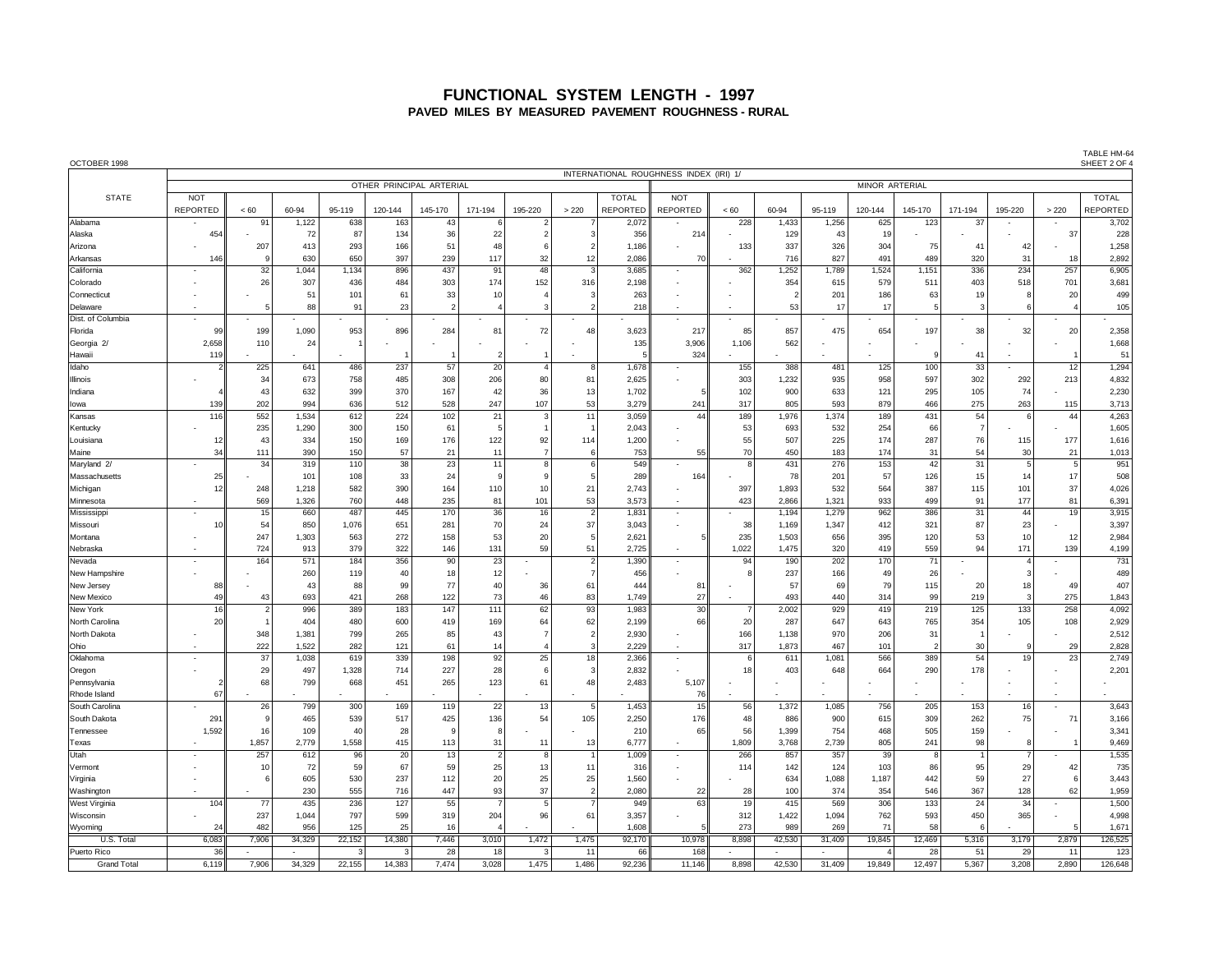#### **FUNCTIONAL SYSTEM LENGTH - 1997 PAVED MILES BY MEASURED PAVEMENT ROUGHNESS - URBAN**

|                    |                         |                           |                         |                |                   |                         | INTERNATIONAL ROUGHNESS INDEX (IRI) 1/ |                |                          |                 |  |  |  |  |  |
|--------------------|-------------------------|---------------------------|-------------------------|----------------|-------------------|-------------------------|----------------------------------------|----------------|--------------------------|-----------------|--|--|--|--|--|
|                    |                         |                           |                         |                | <b>INTERSTATE</b> |                         |                                        |                |                          |                 |  |  |  |  |  |
| <b>STATE</b>       | <b>NOT</b>              |                           |                         |                |                   |                         |                                        |                |                          | <b>TOTAL</b>    |  |  |  |  |  |
|                    | <b>REPORTED</b>         | < 60                      | 60-94                   | 95-119         | 120-144           | 145-170                 | 171-194                                | 195-220        | > 220                    | <b>REPORTED</b> |  |  |  |  |  |
| Alabama            | $\overline{a}$          | 22                        | 127                     | 70             | 44                | $\overline{35}$         | 5                                      |                |                          | 303             |  |  |  |  |  |
| Alaska             |                         |                           | 14                      | 26             | 9                 | 4                       |                                        |                |                          | 53              |  |  |  |  |  |
| Arizona            |                         | 65                        | 66                      | 26             | 13                | $\overline{2}$          |                                        |                |                          | 172             |  |  |  |  |  |
| Arkansas           | 12                      | 4                         | 9                       | 24             | 27                | 38                      | 19                                     | 11             | 6                        | 138             |  |  |  |  |  |
| California         |                         | 24                        | 146                     | 195            | 288               | 231                     | 103                                    | 62             | 18                       | 1,067           |  |  |  |  |  |
| Colorado           |                         | 3                         | 50                      | 35             | 43                | 33                      | 16                                     | 4              |                          | 184             |  |  |  |  |  |
| Connecticut        |                         |                           | 88                      | 73             | 39                | 24                      | 9                                      | 6              | 5                        | 244             |  |  |  |  |  |
| Delaware           |                         |                           | $\overline{7}$          | 11             | 8                 | 3                       | 6                                      | 3              | 3                        | 41              |  |  |  |  |  |
| Dist. of Columbia  |                         |                           | $\overline{\mathbf{1}}$ | $\overline{1}$ | 4                 | $\overline{\mathbf{1}}$ | $\overline{\mathbf{1}}$                | 1              | $\overline{2}$           | 11              |  |  |  |  |  |
| Florida            | 49                      | 63                        | 163                     | 83             | 113               | 43                      | 3                                      |                |                          | 468             |  |  |  |  |  |
| Georgia 2/         | 326                     | 47                        | 60                      | 4              |                   |                         |                                        | ÷,             | $\overline{a}$           | 111             |  |  |  |  |  |
| Hawaii             | 46                      |                           |                         | ٠              | ÷                 | $\overline{2}$          | 1                                      | ÷              | ÷                        | 3               |  |  |  |  |  |
| Idaho              |                         | 18                        | 35                      | 10             | $\overline{9}$    | 10                      |                                        | 1              |                          | 83              |  |  |  |  |  |
| Illinois           |                         | 33                        | 124                     | 201            | 147               | 72                      | 41                                     | 23             | 5                        | 646             |  |  |  |  |  |
| Indiana            | $\overline{2}$          | 25                        | 116                     | 79             | 40                | 16                      | 26                                     | 8              | 6                        | 316             |  |  |  |  |  |
| lowa               | 13                      |                           | 48                      | 41             | 19                | 8                       | 18                                     |                |                          | 134             |  |  |  |  |  |
| Kansas             | $\overline{4}$          | 13                        | 78                      | 60             | 16                | $\overline{4}$          |                                        | $\overline{a}$ | ÷,                       | 171             |  |  |  |  |  |
| Kentucky           |                         | 60                        | 83                      | 38             | 25                | 16                      | 4                                      | $\overline{2}$ | l,                       | 228             |  |  |  |  |  |
|                    |                         |                           |                         | 74             |                   | 45                      | 17                                     | $\overline{7}$ | 12                       | 282             |  |  |  |  |  |
| Louisiana          |                         | 1                         | 62                      |                | 64                |                         |                                        |                |                          |                 |  |  |  |  |  |
| Maine              | 3                       | 10                        | 35                      | 3              | $\mathbf{1}$      |                         |                                        |                |                          | 49              |  |  |  |  |  |
| Maryland 2/        |                         | 5                         | 127                     | 56             | 29                | 14                      | 11                                     | 5              | 5                        | 252             |  |  |  |  |  |
| Massachusetts      | 3                       | 3                         | 196                     | 145            | 37                | 14                      | 5                                      | 1              | 1                        | 402             |  |  |  |  |  |
| Michigan           |                         | 23                        | 192                     | 117            | 88                | 49                      | 19                                     | 12             | $\overline{2}$           | 502             |  |  |  |  |  |
| Minnesota          |                         | 29                        | 125                     | 50             | 19                | 8                       | 1                                      |                |                          | 232             |  |  |  |  |  |
| Mississippi        | -                       |                           | 12                      | 28             | 57                | 20                      | 3                                      | 5              | $\overline{\phantom{a}}$ | 125             |  |  |  |  |  |
| Missouri           |                         | 5                         | 104                     | 126            | 79                | 33                      | 11                                     | 8              | 4                        | 370             |  |  |  |  |  |
| Montana            |                         | 4                         | 27                      | 15             | 6                 | $\overline{2}$          |                                        | 1              | ÷,                       | 55              |  |  |  |  |  |
| Nebraska           |                         | 10                        | 15                      | 6              | 4                 | 5                       | 4                                      | 1              | ÷,                       | 45              |  |  |  |  |  |
| Nevada             |                         | 14                        | 27                      | 13             | 15                | 10                      | 1                                      |                | $\overline{a}$           | 80              |  |  |  |  |  |
| New Hampshire      |                         | 11                        | 29                      | 8              |                   |                         |                                        |                |                          | 48              |  |  |  |  |  |
| New Jersey         | 17                      |                           | 26                      | 72             | 35                | 44                      | 46                                     | 17             | 44                       | 284             |  |  |  |  |  |
| New Mexico         |                         |                           | 34                      | 10             | 13                | 21                      | 12                                     | 9              | 9                        | 108             |  |  |  |  |  |
| <b>New York</b>    | $\overline{\mathbf{4}}$ |                           | 258                     | 131            | 79                | 66                      | 58                                     | 31             | 75                       | 698             |  |  |  |  |  |
| North Carolina     |                         |                           | 59                      | 63             | 106               | 54                      | 29                                     | 27             | 12                       | 350             |  |  |  |  |  |
| North Dakota       |                         | 13                        | 18                      | 9              |                   |                         |                                        |                |                          | 40              |  |  |  |  |  |
| Ohio               |                         | 150                       | 387                     | 146            | 32                | 19                      | 4                                      | $\overline{2}$ | 3                        | 743             |  |  |  |  |  |
| Oklahoma           |                         | $\overline{\overline{3}}$ | 59                      | 44             | 32                | 30                      | 19                                     | 11             | 9                        | 207             |  |  |  |  |  |
| Oregon             |                         | 1                         | 18                      | 78             | 40                | 8                       | 1                                      |                |                          | 146             |  |  |  |  |  |
| Pennsylvania       | 3                       | 3                         | 146                     | 170            | 126               | 54                      | 25                                     | 15             | 8                        | 547             |  |  |  |  |  |
| Rhode Island       | 47                      |                           |                         |                |                   |                         |                                        |                |                          |                 |  |  |  |  |  |
| South Carolina     |                         | 6                         | 90                      | 34             | 19                | 6                       | 1                                      |                |                          | 156             |  |  |  |  |  |
| South Dakota       | 13                      |                           | 3                       | 6              | 8                 | 16                      | 1                                      | $\overline{2}$ | l,                       | 36              |  |  |  |  |  |
| Tennessee          | 229                     | 5                         | 46                      | 28             | 12                | 10                      | 3                                      | 3              | $\overline{2}$           | 109             |  |  |  |  |  |
| Texas              | Ĭ.                      | 84                        | 466                     | 288            | 129               | 53                      | $\overline{c}$                         | 1              | 3                        | 1,026           |  |  |  |  |  |
| Utah               |                         | 36                        | 61                      | 51             | 15                | 6                       | ÷                                      | ÷              |                          | 169             |  |  |  |  |  |
| Vermont            |                         | 1                         | 28                      | 10             |                   |                         |                                        |                |                          | 39              |  |  |  |  |  |
| Virginia           |                         | $\overline{c}$            | 94                      | 155            | 93                | 30                      | 8                                      | $\overline{7}$ | 3                        | 392             |  |  |  |  |  |
| Washington         |                         | $\overline{7}$            | 42                      | 65             | 75                | 29                      | 27                                     | 14             | 4                        | 263             |  |  |  |  |  |
| West Virginia      | ÷,                      | 15                        | 46                      | 11             | 10                | 5                       | 3                                      |                | $\overline{1}$           | 91              |  |  |  |  |  |
| Wisconsin          |                         | 9                         | 23                      | 33             | 51                | 37                      | 12                                     | 5              | $\overline{2}$           | 172             |  |  |  |  |  |
| Wyoming            |                         | $\overline{7}$            | 37                      | 19             | 17                | 5                       | 1                                      |                |                          | 86              |  |  |  |  |  |
|                    |                         |                           |                         |                |                   |                         |                                        |                |                          |                 |  |  |  |  |  |
| U.S. Total         | 771                     | 834                       | 4,107                   | 3.041          | 2.135             | 1.235                   | 576                                    | 305            | 244                      | 12.477          |  |  |  |  |  |
| Puerto Rico        | 3                       |                           | $\overline{a}$          | 32             | 38                | 27                      | 19                                     | 10             | 20                       | 146             |  |  |  |  |  |
| <b>Grand Total</b> | 774                     | 834                       | 4.107                   | 3.073          | 2.173             | 1.262                   | 595                                    | 315            | 264                      | 12.623          |  |  |  |  |  |